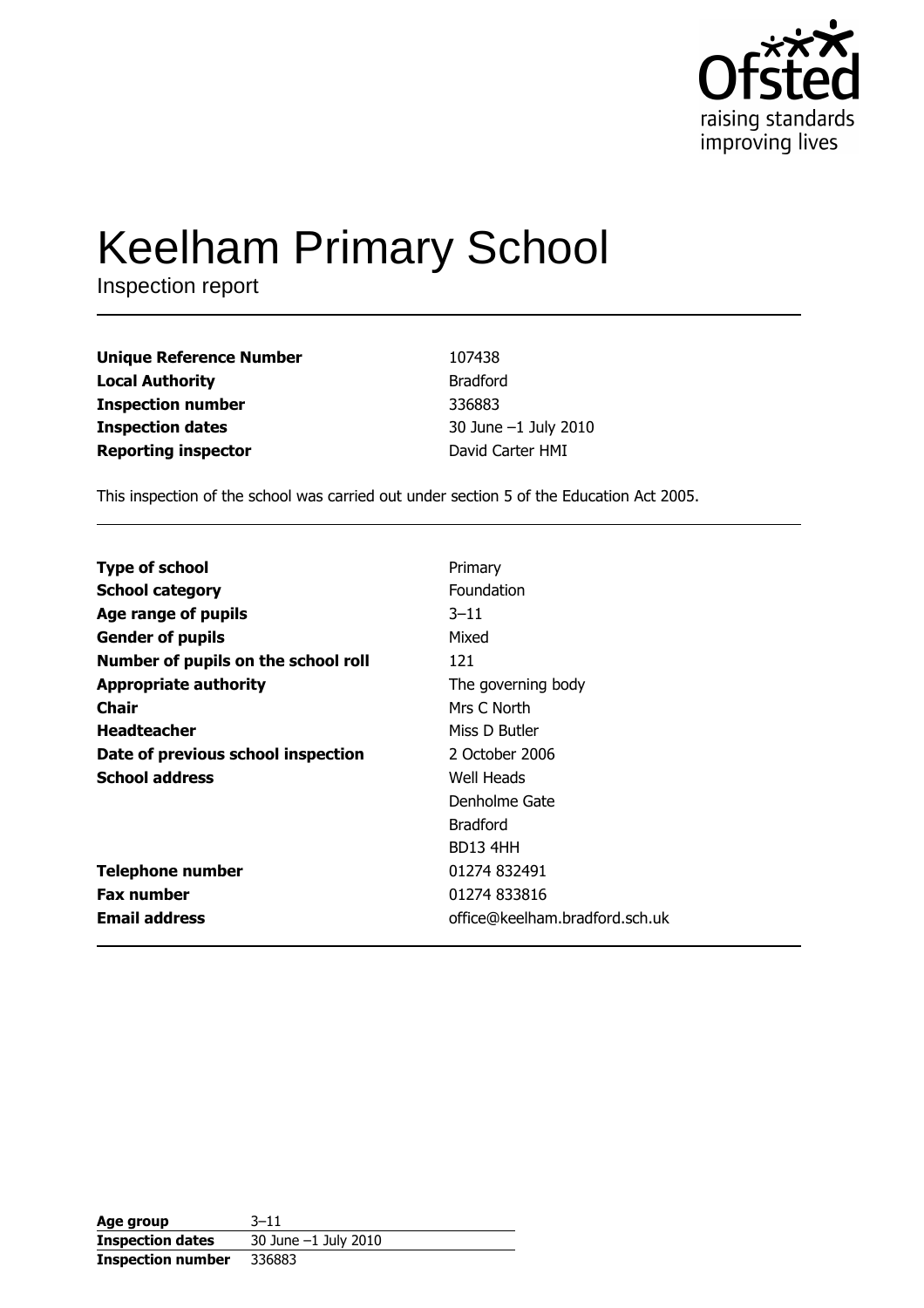The Office for Standards in Education, Children's Services and Skills (Ofsted) regulates and inspects to achieve excellence in the care of children and young people, and in education and skills for learners of all ages. It regulates and inspects childcare and children's social care, and inspects the Children and Family Court Advisory Support Service (Cafcass), schools, colleges, initial teacher training, work-based learning and skills training, adult and community learning, and education and training in prisons and other secure establishments. It rates council children's services, and inspects services for looked after children, safequarding and child protection.

Further copies of this report are obtainable from the school. Under the Education Act 2005, the school must provide a copy of this report free of charge to certain categories of people. A charge not exceeding the full cost of reproduction may be made for any other copies supplied.

If you would like a copy of this document in a different format, such as large print or Braille, please telephone 08456 404045, or email enquiries@ofsted.gov.uk.

You may copy all or parts of this document for non-commercial educational purposes, as long as you give details of the source and date of publication and do not alter the documentation in any way.

Royal Exchange Buildings St Ann's Square Manchester M2 7LA T: 08456 404045 Textphone: 0161 618 8524 E: enquiries@ofsted.gov.uk W: www.ofsted.gov.uk © Crown copyright 2010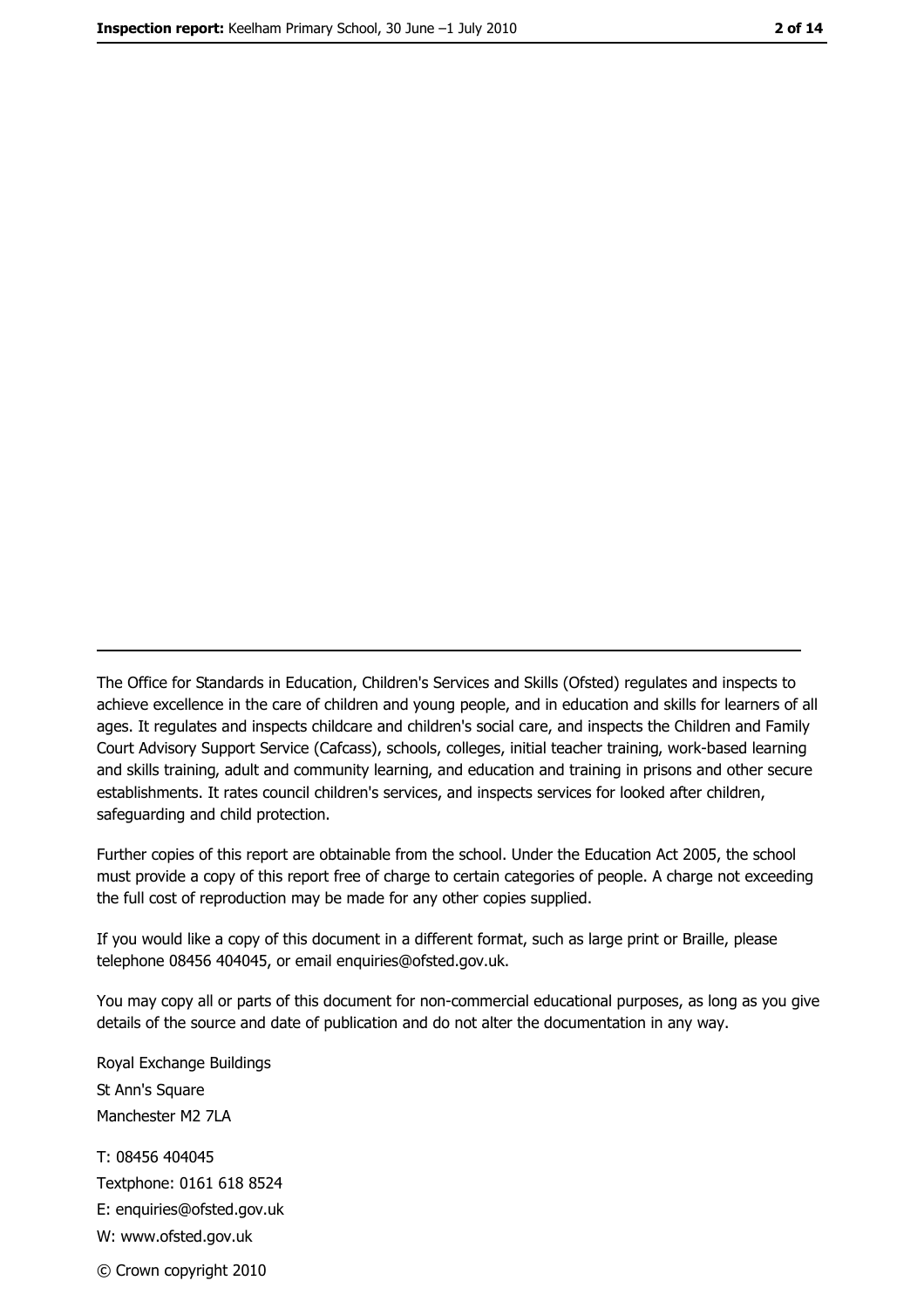# **Introduction**

This inspection was carried out by two additional inspectors. Inspectors visited 10 lessons and observed four teachers. Meetings were held with pupils, staff and governors. They observed the school's work and looked at its analysis of pupils' progress, governors' meeting records, development planning and monitoring, and a range of policies and procedures. They analysed 68 questionnaires returned from parents and carers, alongside questionnaires returned from pupils and staff.

The inspection team reviewed many aspects of the school's work. It looked in detail at the following:

- the progress made by pupils and particularly those who do not have special  $\blacksquare$ educational needs and/or disabilities
- the effectiveness of middle leaders in supporting the work of the headteacher
- the quality of indoor and outdoor provision for pupils in the Early Years Foundation  $\blacksquare$ Stage.

# Information about the school

Keelham is a smaller-than-average sized primary school. The proportion of pupils known to be eligible for free school meals is well below the national average. Most pupils in the school come from a White British background. The proportion of pupils who have special educational needs and/or disabilities is higher than average, however, the proportion of pupils with a statement of special educational needs is below national averages. The movement of pupils in and out of the school at other than the usual times is less than that which is found nationally.

The school holds a number of awards including the Healthy Schools Award, Investors in pupils, Activemark, the Lord Mayor's Community Harmony Award and the Anne Frank Award.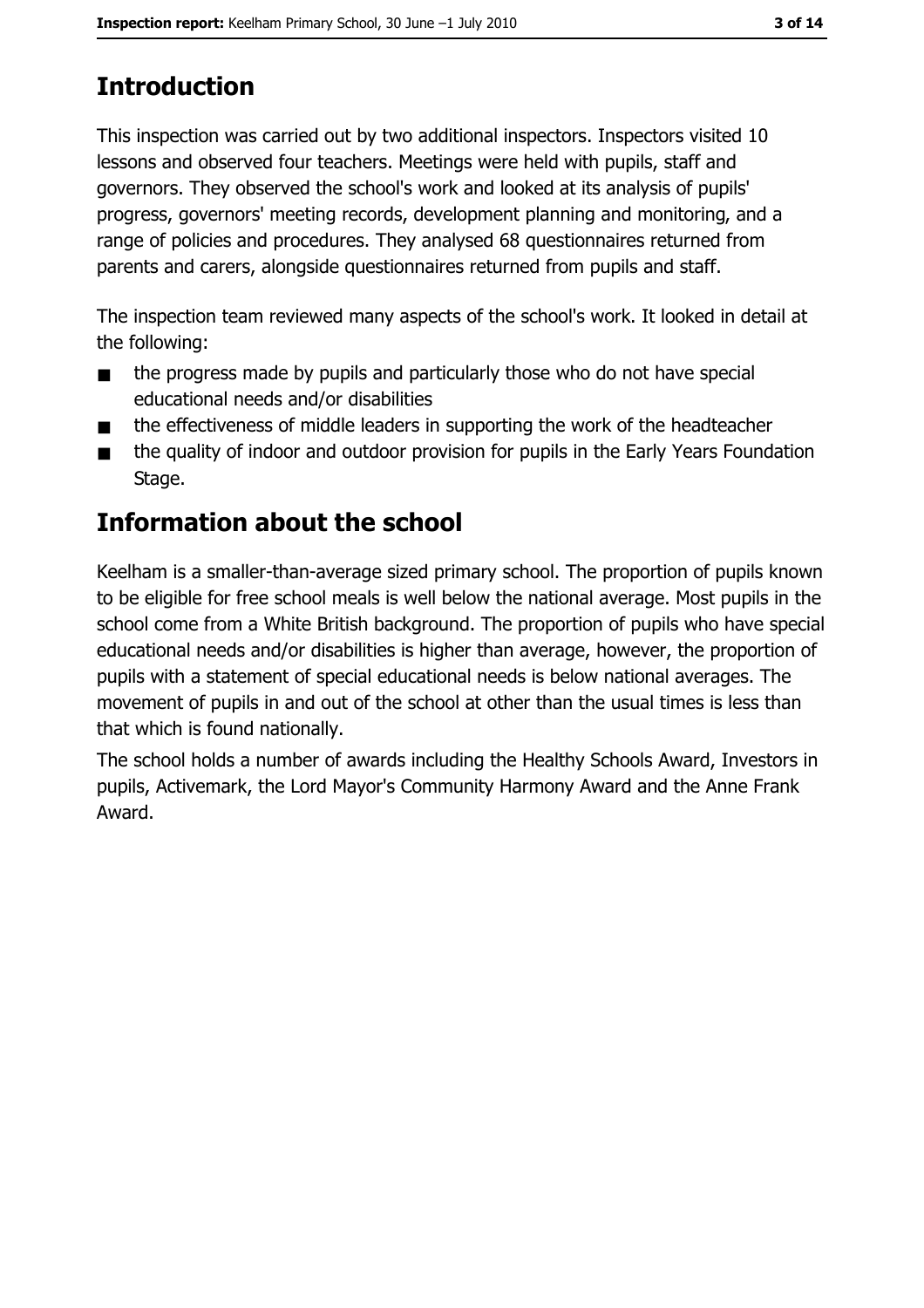# **Inspection judgements**

# Overall effectiveness: how good is the school?

## The school's capacity for sustained improvement

# **Main findings**

Keelham Primary School provides a good education in a welcoming and caring environment, where pupils feel safe, are happy, and are keen to learn and do well. It is a school which is at the heart of its community and is highly regarded by parents and carers and pupils. The school works closely with all groups of pupils and families to ensure that it is a harmonious community where everyone is valued. This is indicative of its outstanding work in the area of community cohesion, as well as in care, guidance and support.

Pupils enjoy their learning. This is due to the good curriculum, which has been designed to ensure that pupils' interests are taken into account and are enhanced through access to visits and visitors. Good partnerships with other schools and agencies help to broaden pupils' experiences. For example, pupils attend residential visits with pupils from another school, which helps them to develop their social skills. Pupils have various opportunities to be involved in learning after the normal school day through the wide range of extra-curricular activities that are available. They have an outstanding awareness of what constitutes healthy lifestyles as well as how to keep safe. Pupils have various opportunities to make a positive contribution within and beyond the school and the local community. For example, they have organised the introduction of a sensory garden and were visited by the Lord Mayor upon its opening. Pupils socialise well with each other and their behaviour is good.

Due to the small number of pupils in each cohort, the attainment of pupils by the end of Year 6 has fluctuated over recent years. Current attainment across the school and at the end of Year 6, however, is above average and this represents good progress from pupils' starting points. As a result, achievement is good. Teaching is good across the school. Although teachers plan their lessons well in order to take account of the different needs of pupils, in order to engage them in their learning, this practice is more finely tuned in English than in mathematics. As a result, pupils make faster progress in English, across the school, than in mathematics. Also, there are too few opportunities for pupils to develop their numeracy skills in different subjects, as well as to practise mental calculations.

The headteacher provides clear and incisive leadership and she is well supported in her vision for the school by all the staff. This support is exemplified by the way in which, across the school, staff have developed stimulating and vibrant learning environments, which celebrate pupils' work as well as inspiring them to learn.

The school's work on promoting equality of opportunity and tackling discrimination is outstanding. This is because the school ensures that all groups of pupils, irrespective of

| n |
|---|
| 1 |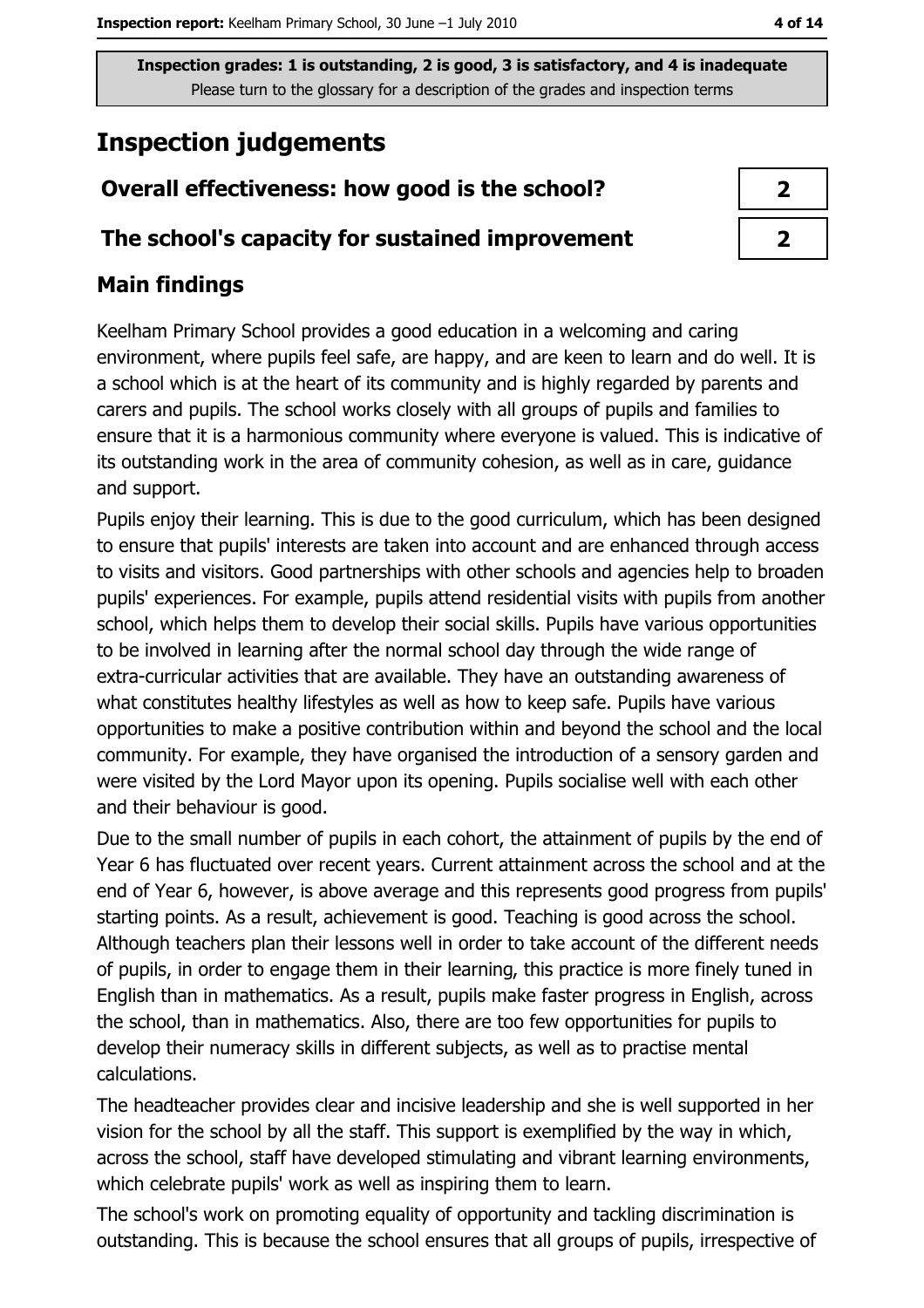background or need, have an equal opportunity to succeed and, as a result, there is no significant underachievement by any group of pupils. For example, previous differences in the progress of pupils who do not have special educational needs and/or disabilities, compared to those who have been identified as having special needs, has been addressed.

Since the last inspection, the headteacher has overseen significant staffing changes and it is only recently that middle leaders have been able to support her work in monitoring and evaluation. Despite this, senior leaders have a clear picture of the school's strengths and areas for development and they have put in place detailed plans for improvement. The school has consolidated its previously good performance and, consequently, demonstrates a good capacity for sustained improvement.

## What does the school need to do to improve further?

- Accelerate the progress of pupils across the school in mathematics by:  $\blacksquare$ 
	- using the outcomes of assessment to ensure a closer match of work to the needs of all pupils
	- providing opportunities for pupils to apply their mathematical learning in other subjects
	- enabling pupils to keep calculation skills sharp through daily practice.
- Develop the role of middle and subjects leaders further by:  $\blacksquare$ 
	- extending opportunities for them to monitor and evaluate outcomes and provision.

# Outcomes for individuals and groups of pupils

Pupils across the school demonstrate positive attitudes towards their work and most pupils are keen to learn and do well. Children enter the Early Years Foundation Stage with skills levels which are similar to those expected for their age nationally. They make a good start to their learning during their time in the Early Years Foundation Stage and this good learning continues across Key Stage 1. Pupils enter Key Stage 2 with attainment that is above the national average. As a result of good progress, the current attainment of pupils in Key Stage 2 is above average and their achievement is good. Progress in reading and writing, however, is better than in mathematics.

Pupils with special educational needs and/or disabilities make good progress overall, due to the quality of the targeted support they receive. The overwhelming majority of pupils say that they enjoy their learning in all subjects because 'lessons are fun'. This enjoyment is evident in the attendance of pupils; the number of sessions missed has reduced over time and, consequently, attendance is above average. Pupils work well together and listen to each other's contributions. Their behaviour is good, both in and out of lessons, ensuring that everyone can learn and enjoy school. They feel safe and have an outstanding understanding of how to keep safe. The school's Healthy School status and Activemark award show that pupils adopt healthy lifestyles by eating healthy

 $\overline{2}$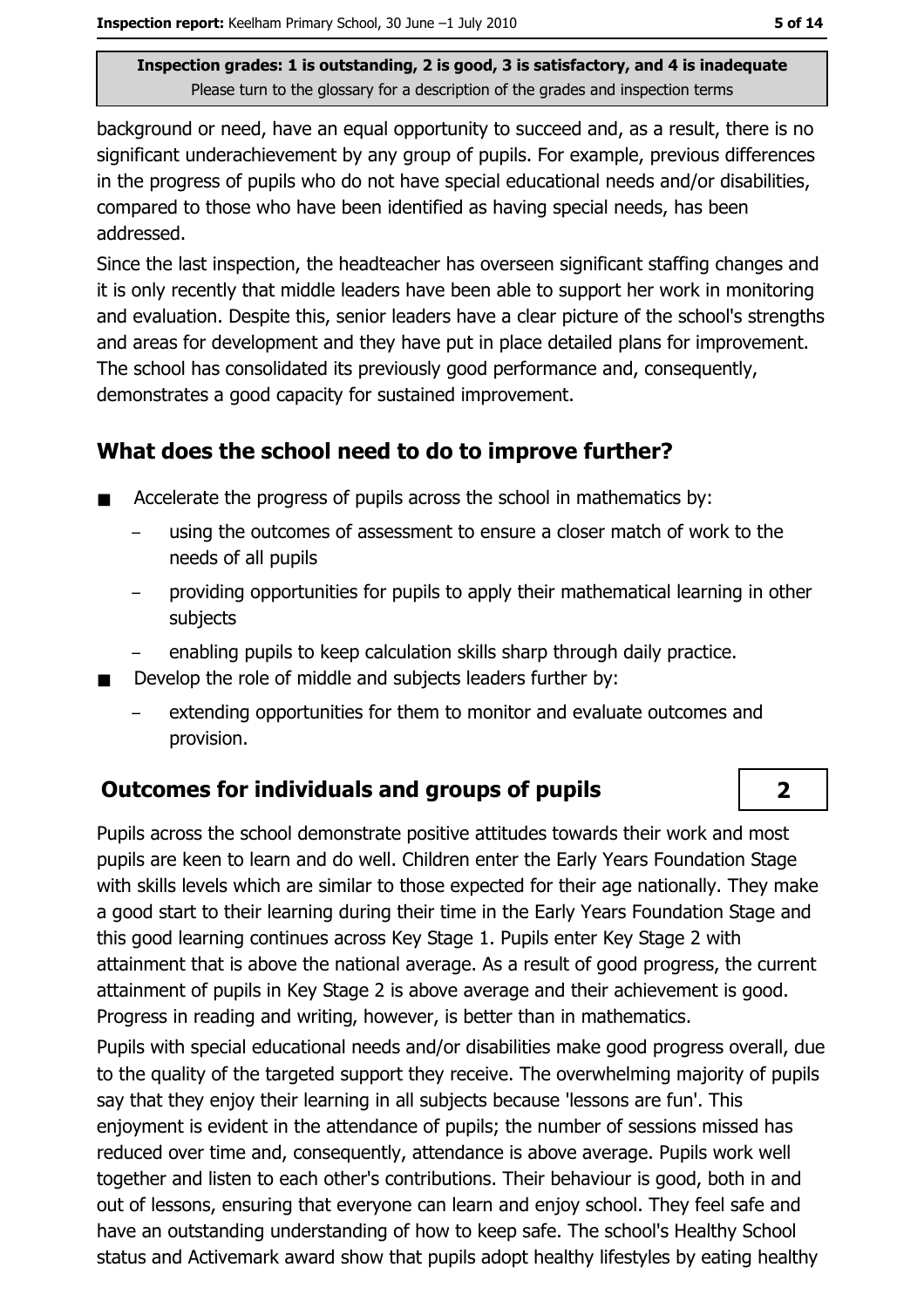food and participating well in sport. The pupils make an outstanding contribution to the school community through the school council. For example, they have recently organised the 'Keelham's got talent' competition, in which pupils showcased their skills. Pupils' knowledge of different faiths and cultures is strong and they have direct contact with a wide range of people from different cultural backgrounds. As a result, their spiritual, moral, social and cultural development is good. All pupils are well prepared for their future well-being because of their good knowledge of key skills, including information and communication technology (ICT), and their good personal skills.

These are the grades for pupils' outcomes

| Pupils' achievement and the extent to which they enjoy their learning                                                     |                |  |
|---------------------------------------------------------------------------------------------------------------------------|----------------|--|
| Taking into account:<br>Pupils' attainment <sup>1</sup>                                                                   | $\overline{2}$ |  |
| The quality of pupils' learning and their progress                                                                        | $\mathcal{P}$  |  |
| The quality of learning for pupils with special educational needs and/or<br>disabilities and their progress               |                |  |
| The extent to which pupils feel safe                                                                                      |                |  |
| <b>Pupils' behaviour</b>                                                                                                  |                |  |
| The extent to which pupils adopt healthy lifestyles                                                                       |                |  |
| The extent to which pupils contribute to the school and wider community                                                   |                |  |
| The extent to which pupils develop workplace and other skills that will<br>contribute to their future economic well-being |                |  |
| Taking into account:<br>Pupils' attendance <sup>1</sup>                                                                   |                |  |
| The extent of pupils' spiritual, moral, social and cultural development                                                   |                |  |

## How effective is the provision?

Teaching is good. Teachers' planning takes account of the interests and needs of pupils and, as a result, teaching is lively, the pace is brisk and activities are well matched to the needs of the pupils. Resources, including ICT, are used well in order to engage pupils' interest. Teaching assistants provide good support for pupils, particularly those with special educational needs and/or disabilities, enabling them to be fully included in all activities. All staff use praise appropriately, in order to celebrate pupils' success and

The grades for attainment and attendance are: 1 is high; 2 is above average; 3 is broadly average; and 4 is low.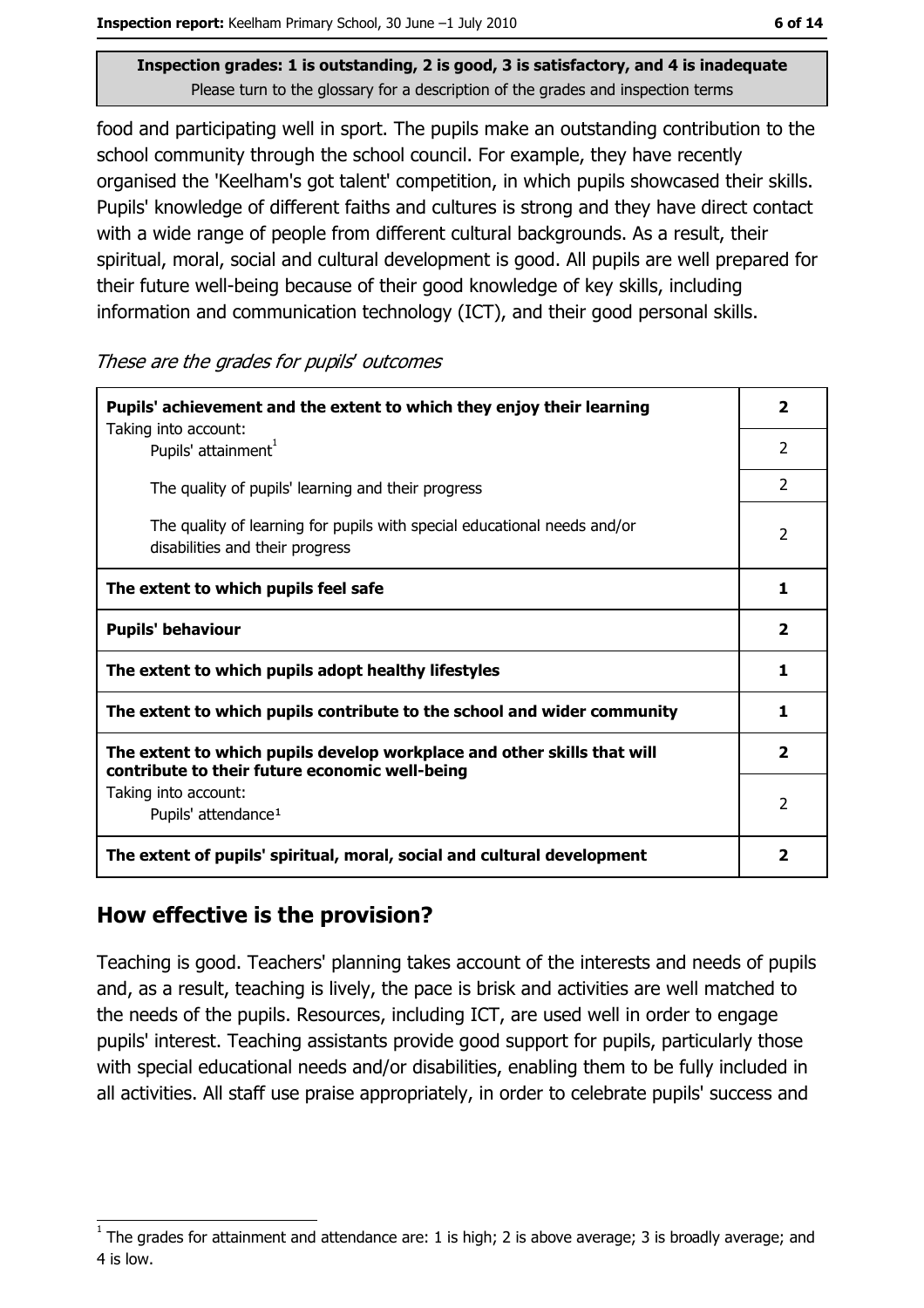to boost their self-esteem.

Assessment systems are effective in tracking pupils' progress. Teachers' marking provides pupils with guidance on how to improve their work. Pupils are aware of their targets for improvement, and what they need to do to achieve them.

The curriculum caters well for all pupils, including those with special educational needs and/or disabilities, some of whom have complex needs. It is enriched through the use of visits and visitors. For example, during the inspection, the older pupils undertook a history trail, accompanied by parents and carers and a local historian. The school ensures that transition arrangements with local secondary schools are effective and the pupils say they feel confident about moving to secondary education. Transition within the school is planned carefully and the school knows its pupils well. The school assesses all pupils carefully and, if a pupil falls behind in their learning, they advise parents and carers of the next steps. This advice is often about which of the many intervention programmes their children can access throughout the school. This approach is indicative of the outstanding levels of care, guidance and support which pupils receive.

| These are the grades for the quality of provision |  |
|---------------------------------------------------|--|
|---------------------------------------------------|--|

| The quality of teaching                                                                                    |  |
|------------------------------------------------------------------------------------------------------------|--|
| Taking into account:<br>The use of assessment to support learning                                          |  |
| The extent to which the curriculum meets pupils' needs, including, where<br>relevant, through partnerships |  |
| The effectiveness of care, guidance and support                                                            |  |

#### How effective are leadership and management?

Since the last inspection, the headteacher has been effective in moving the school forward during a period of instability. She has overseen significant staffing changes and has led by example. Recent appointments and changes in structure, however, have meant that a more distributive model of leadership is being developed through the school. As a result, leadership is being shared and middle leaders are beginning to support the headteacher in order to drive the school forward. For example, all levels of management are now involved in monitoring individual pupil progress and identifying where additional support is needed. The use of an electronic tracking system is expected to enable leaders to track the progress of cohorts more assiduously. Resources are well managed and good value for money is demonstrated by the pupils' good outcomes.

Governors have a wide range of skills and are regularly given detailed information so they are able to provide good support and challenge to the school. Some governors are very active within the school and all have links with individual classes. Governors understand what needs to be improved and have an effective partnership with the leadership team in order to bring about change. The school has an outstanding relationship with parents and carers, providing them with detailed information about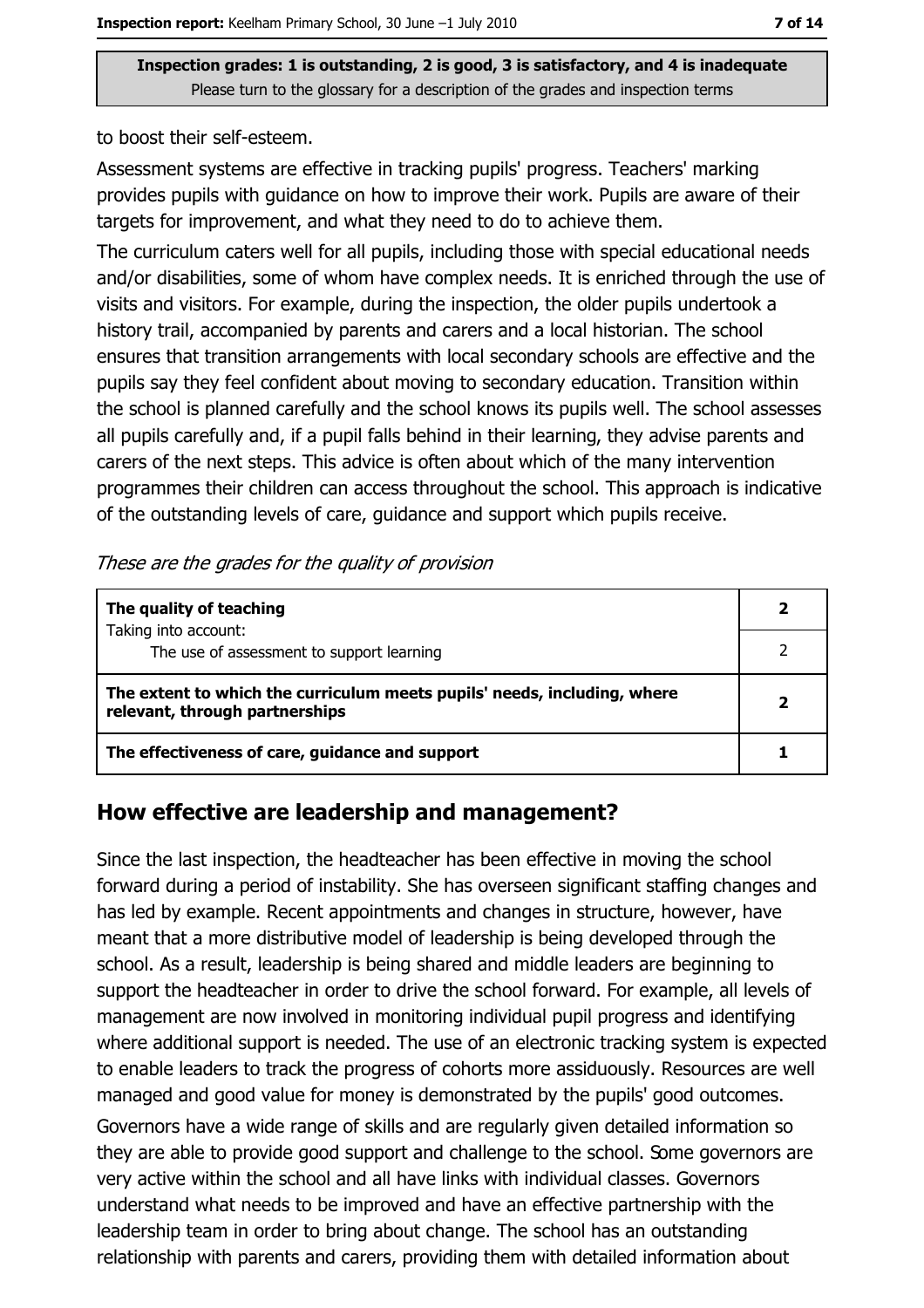their children's progress and how they can support at home, as well as about the general life of the school. The ethos of the school means that parents and carers feel comfortable about coming into school and parents and carers report that, if any issues arise, they are dealt with swiftly and effectively.

The governing body and senior leaders have worked closely together to ensure that policies and procedures for ensuring the safety of pupils are good. Over time, the school has developed a wide range of partnerships which support pupils' academic and personal development. For example, the links with various businesses in the local community are aimed at providing pupils with an understanding of business and enterprise, which will help them when they transfer to secondary education.

These are the grades for leadership and management

| The effectiveness of leadership and management in embedding ambition and<br>driving improvement                                                                     |                         |  |
|---------------------------------------------------------------------------------------------------------------------------------------------------------------------|-------------------------|--|
| Taking into account:<br>The leadership and management of teaching and learning                                                                                      | $\overline{2}$          |  |
| The effectiveness of the governing body in challenging and supporting the<br>school so that weaknesses are tackled decisively and statutory responsibilities<br>met | $\overline{\mathbf{2}}$ |  |
| The effectiveness of the school's engagement with parents and carers                                                                                                | 1                       |  |
| The effectiveness of partnerships in promoting learning and well-being                                                                                              | $\overline{\mathbf{2}}$ |  |
| The effectiveness with which the school promotes equality of opportunity and<br>tackles discrimination                                                              | 1.                      |  |
| The effectiveness of safeguarding procedures                                                                                                                        | $\overline{\mathbf{2}}$ |  |
| The effectiveness with which the school promotes community cohesion                                                                                                 | 1                       |  |
| The effectiveness with which the school deploys resources to achieve<br>value for money                                                                             | 2                       |  |

# **Early Years Foundation Stage**

Children enter the Nursery with skills levels which are typical for their age. They settle quickly because the school has clear routines to welcome them into the safe, secure and caring environment.

Children make good progress in all aspects of their learning. This is because teaching is good and children enjoy a wide range of well-planned activities that engage their interest and encourage them to become independent learners. There is an appropriate emphasis on developing children's early reading, writing and number skills. Children play happily together, readily sharing resources and taking turns. They demonstrate good levels of concentration and behave well. There is a good balance between adult-led activities and those that children choose for themselves. The school has worked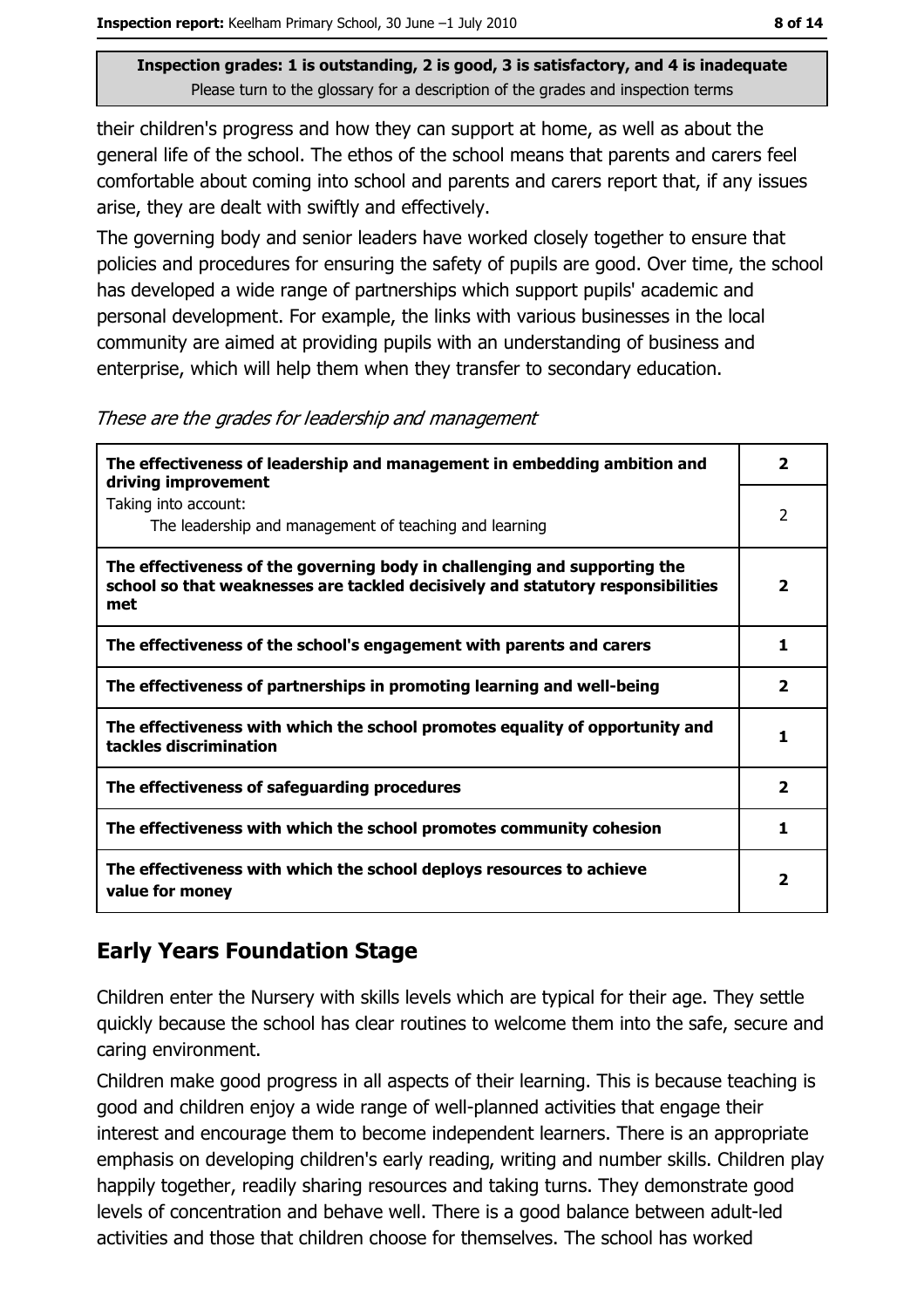effectively in ensuring that the resources in the unit are of good quality.

Although the leader of the Early Years Foundation Stage has only been in post for a relatively short time, she has demonstrated outstanding leadership and management of the provision. She has addressed all elements of the key issue from the last inspection, for example, by ensuring that the provision for outdoor learning matches opportunities for children to learn indoors. She is ensuring that the staff work closely together as a team. As a result, children's progress is tracked closely and the information is used well in order to plan the next steps in their learning, matched to their individual needs. Staff have established close links with parents and carers and systems are in place for parents and carers to contribute towards the ongoing assessments of the children. Targets for improvement are shared with parents and carers. The leadership is securing good and rapidly improving provision and outcomes for children.

These are the grades for the Early Years Foundation Stage

| <b>Overall effectiveness of the Early Years Foundation Stage</b>                      |  |  |
|---------------------------------------------------------------------------------------|--|--|
| Taking into account:<br>Outcomes for children in the Early Years Foundation Stage     |  |  |
| The quality of provision in the Early Years Foundation Stage                          |  |  |
| The effectiveness of leadership and management of the Early Years<br>Foundation Stage |  |  |

## **Views of parents and carers**

The vast majority are happy with their child's experience at the school. Parents and carers, unanimously, agree that the school keeps their children safe and that it prepares their children for the next stage in their education. A few parents and carers expressed concerns regarding how the school deals with unacceptable behaviour. Inspectors found that behaviour in the school is good and that the school has clear and effective systems for managing any inappropriate behaviour.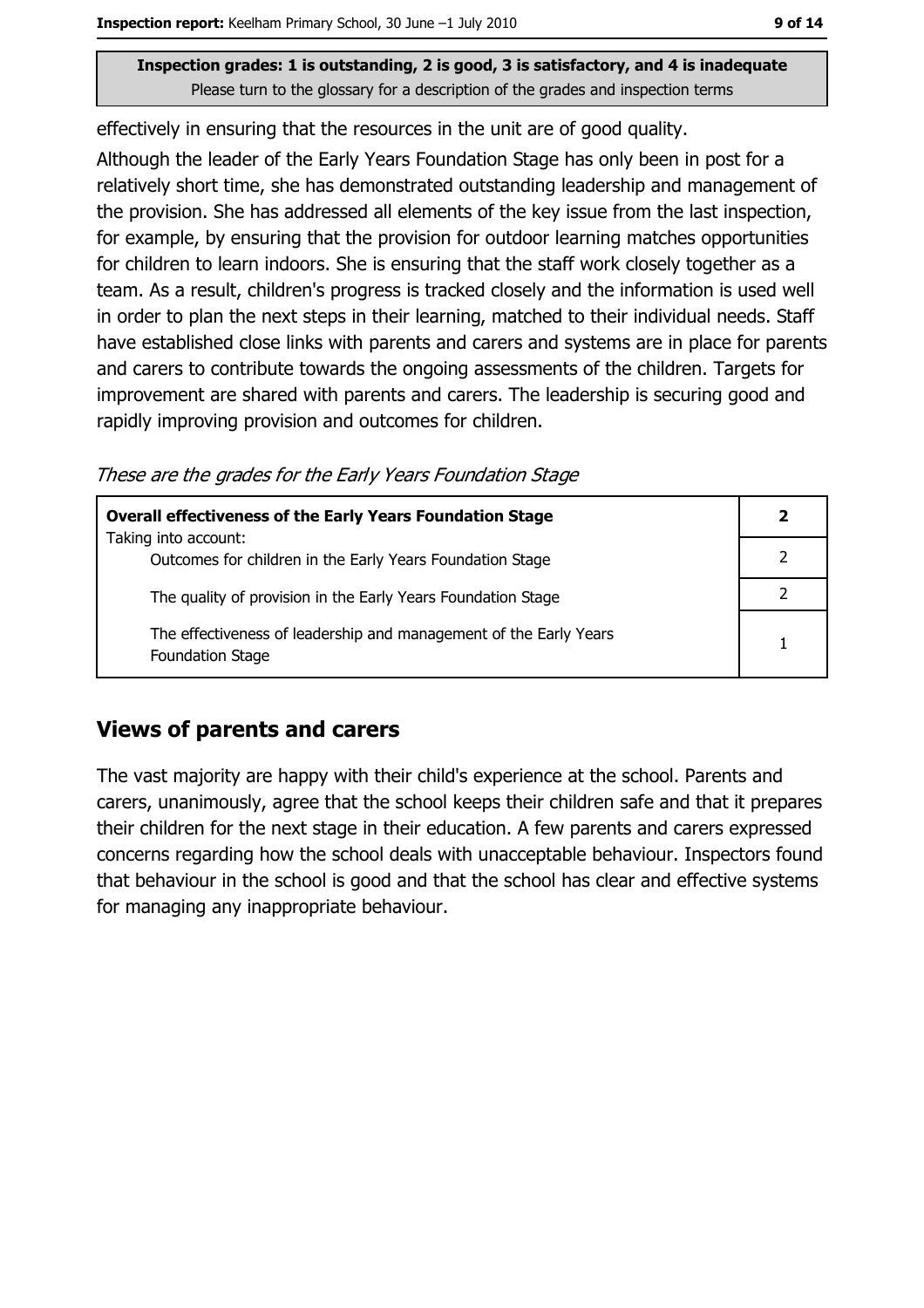#### Responses from parents and carers to Ofsted's questionnaire

Ofsted invited all the registered parents and carers of pupils registered at Keelham Primary School to complete a questionnaire about their views of the school.

In the questionnaire, parents and carers were asked to record how strongly they agreed with 13 statements about the school.

The inspection team received 68 completed questionnaires by the end of the on-site inspection. In total, there are 121 pupils registered at the school.

| <b>Statements</b>                                                                                                                                                                                                                                       | <b>Strongly</b><br><b>Agree</b> |               |              | <b>Agree</b>  |                | <b>Disagree</b> |              | <b>Strongly</b><br>disagree |
|---------------------------------------------------------------------------------------------------------------------------------------------------------------------------------------------------------------------------------------------------------|---------------------------------|---------------|--------------|---------------|----------------|-----------------|--------------|-----------------------------|
|                                                                                                                                                                                                                                                         | <b>Total</b>                    | $\frac{1}{2}$ | <b>Total</b> | $\frac{1}{2}$ | <b>Total</b>   | $\frac{0}{0}$   | <b>Total</b> | $\frac{1}{2}$               |
| My child enjoys school                                                                                                                                                                                                                                  | 46                              | 68            | 20           | 29            | 2              | 3               | $\Omega$     | 0                           |
| The school keeps my child<br>safe                                                                                                                                                                                                                       | 51                              | 75            | 17           | 25            | 0              | 0               | 0            | 0                           |
| The school informs me<br>about my child's progress                                                                                                                                                                                                      | 31                              | 46            | 32           | 47            | 4              | 6               | 0            | $\mathbf 0$                 |
| My child is making enough<br>progress at this school                                                                                                                                                                                                    | 34                              | 50            | 30           | 44            | $\mathbf{1}$   | $\mathbf{1}$    | 1            | $\mathbf{1}$                |
| The teaching is good at this<br>school                                                                                                                                                                                                                  | 39                              | 57            | 26           | 38            | $\overline{2}$ | 3               | 0            | 0                           |
| The school helps me to<br>support my child's learning                                                                                                                                                                                                   | 33                              | 49            | 30           | 44            | 5              | 7               | 0            | 0                           |
| The school helps my child to<br>have a healthy lifestyle                                                                                                                                                                                                | 36                              | 53            | 30           | 44            | $\mathbf{1}$   | $\mathbf{1}$    | 0            | 0                           |
| The school makes sure that<br>my child is well prepared for<br>the future (for example<br>changing year group,<br>changing school, and for<br>children who are finishing<br>school, entering further or<br>higher education, or<br>entering employment) | 43                              | 63            | 22           | 32            | $\overline{0}$ | 0               | $\mathbf 0$  | $\mathbf 0$                 |
| The school meets my child's<br>particular needs                                                                                                                                                                                                         | 33                              | 49            | 30           | 44            | 5              | 7               | 0            | 0                           |
| The school deals effectively<br>with unacceptable behaviour                                                                                                                                                                                             | 32                              | 47            | 29           | 43            | $\overline{7}$ | 10              | 0            | $\mathbf 0$                 |
| The school takes account of<br>my suggestions and<br>concerns                                                                                                                                                                                           | 31                              | 46            | 32           | 47            | 5              | 7               | 0            | 0                           |
| The school is led and<br>managed effectively                                                                                                                                                                                                            | 39                              | 57            | 26           | 38            | $\overline{2}$ | 3               | $\bf{0}$     | $\mathbf 0$                 |
| Overall, I am happy with my<br>child's experience at this<br>school                                                                                                                                                                                     | 41                              | 60            | 25           | 37            | $\overline{2}$ | 3               | $\mathbf 0$  | $\mathbf 0$                 |

The table above summarises the responses that parents and carers made to each statement. The percentages indicate the proportion of parents and carers giving that response out of the total number of completed questionnaires. Where one or more parents and carers chose not to answer a particular question, the percentages will not add up to 100%.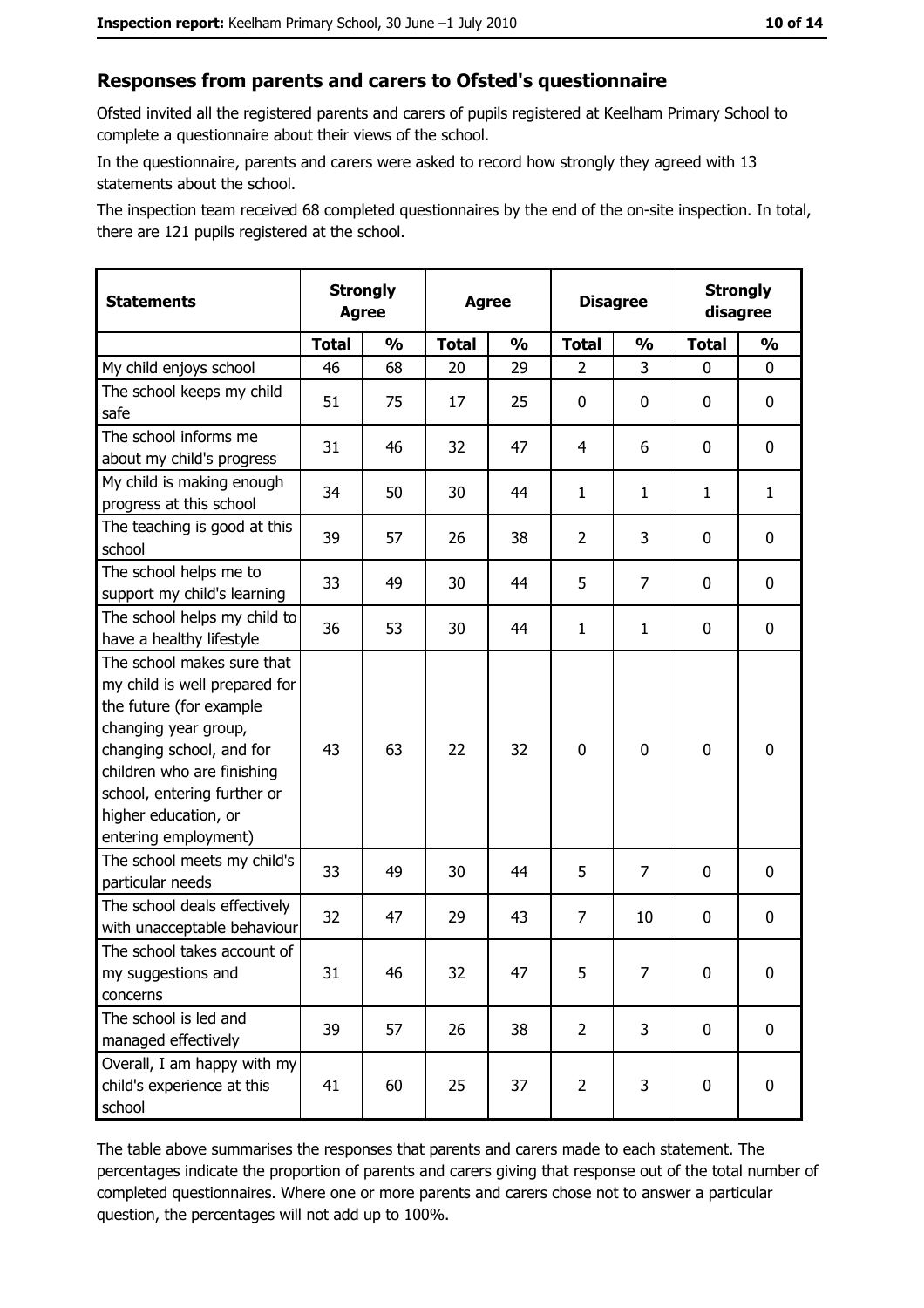# Glossary

| Grade   | <b>Judgement</b> | <b>Description</b>                                                                                                                                                                                                               |
|---------|------------------|----------------------------------------------------------------------------------------------------------------------------------------------------------------------------------------------------------------------------------|
| Grade 1 | Outstanding      | These features are highly effective. An oustanding<br>school provides exceptionally well for its pupils' needs.                                                                                                                  |
| Grade 2 | Good             | These are very positive features of a school. A school<br>that is good is serving its pupils well.                                                                                                                               |
| Grade 3 | Satisfactory     | These features are of reasonable quality. A satisfactory<br>school is providing adequately for its pupils.                                                                                                                       |
| Grade 4 | Inadequate       | These features are not of an acceptable standard. An<br>inadequate school needs to make significant<br>improvement in order to meet the needs of its pupils.<br>Ofsted inspectors will make further visits until it<br>improves. |

# What inspection judgements mean

## **Overall effectiveness of schools**

|                       | Overall effectiveness judgement (percentage of<br>schools) |      |                     |                   |  |
|-----------------------|------------------------------------------------------------|------|---------------------|-------------------|--|
| <b>Type of school</b> | <b>Outstanding</b>                                         | Good | <b>Satisfactory</b> | <b>Inadequate</b> |  |
| Nursery schools       | 51                                                         | 45   | 0                   | 4                 |  |
| Primary schools       | 6                                                          | 41   | 42                  | 10                |  |
| Secondary schools     | 8                                                          | 34   | 44                  | 14                |  |
| Sixth forms           | 10                                                         | 37   | 50                  | 3                 |  |
| Special schools       | 32                                                         | 38   | 25                  | 5                 |  |
| Pupil referral units  | 12                                                         | 43   | 31                  | 14                |  |
| All schools           | 9                                                          | 40   | 40                  | 10                |  |

New school inspection arrangements were introduced on 1 September 2009. This means that inspectors now make some additional judgements that were not made previously.

The data in the table above is for the period 1 September to 31 December 2009 and is the most recently published data available (see www.ofsted.gov.uk). Please note that the sample of schools inspected during the autumn term 2009 was not representative of all schools nationally, as weaker schools are inspected more frequently than good or outstanding schools.

Percentages are rounded and do not always add exactly to 100. Secondary school figures include those that have sixth forms, and sixth form figures include only the data specifically for sixth form inspection judgements.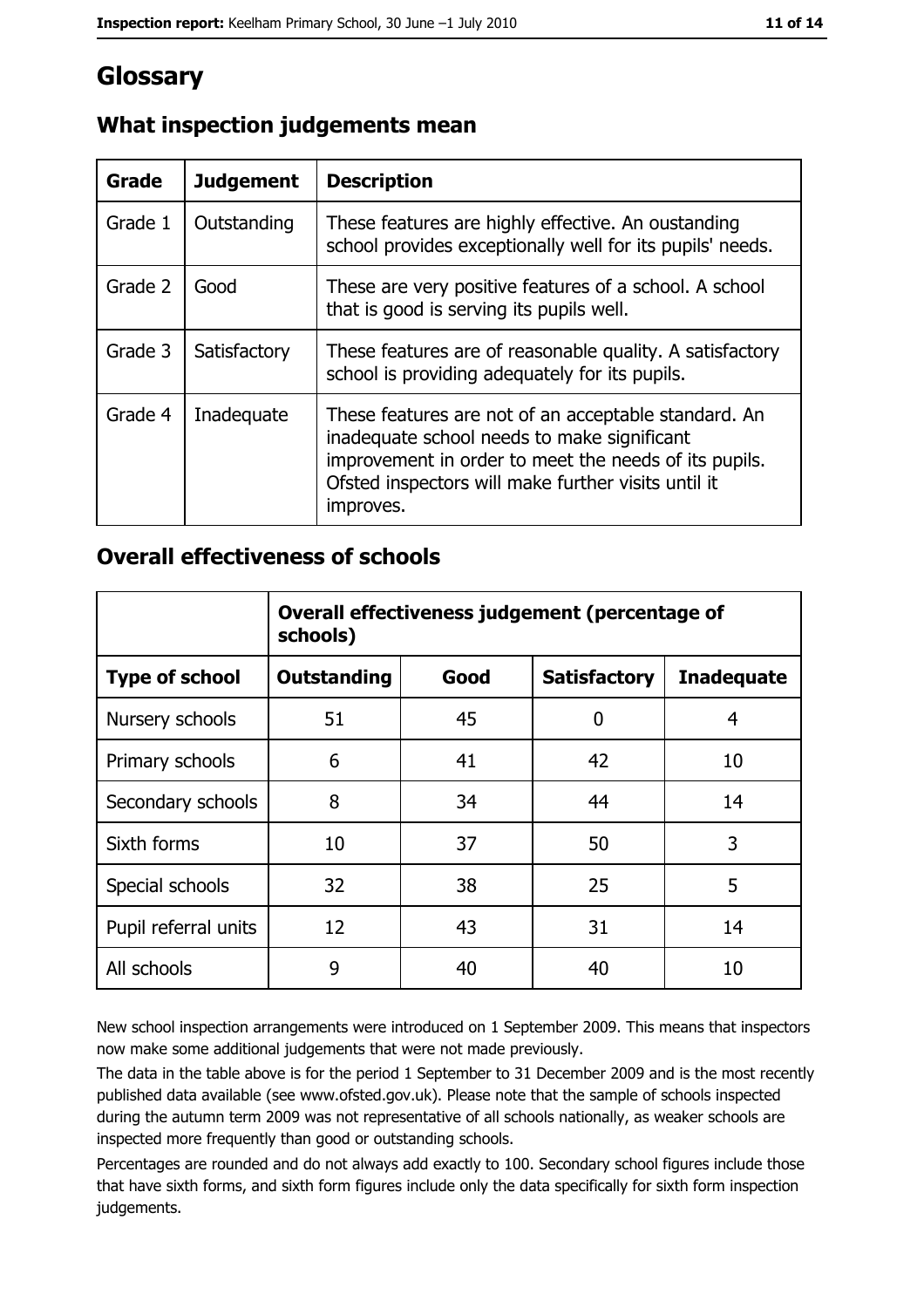# **Common terminology used by inspectors**

| Achievement:                  | the progress and success of a pupil in<br>their learning, development or training.                                                                                                                                                                                                                           |
|-------------------------------|--------------------------------------------------------------------------------------------------------------------------------------------------------------------------------------------------------------------------------------------------------------------------------------------------------------|
| Attainment:                   | the standard of the pupils' work shown by<br>test and examination results and in<br>lessons.                                                                                                                                                                                                                 |
| Capacity to improve:          | the proven ability of the school to<br>continue improving. Inspectors base this<br>judgement on what the school has<br>accomplished so far and on the quality of<br>its systems to maintain improvement.                                                                                                     |
| Leadership and management:    | the contribution of all the staff with<br>responsibilities, not just the headteacher,<br>to identifying priorities, directing and<br>motivating staff and running the school.                                                                                                                                |
| Learning:                     | how well pupils acquire knowledge,<br>develop their understanding, learn and<br>practise skills and are developing their<br>competence as learners.                                                                                                                                                          |
| <b>Overall effectiveness:</b> | inspectors form a judgement on a school's<br>overall effectiveness based on the findings<br>from their inspection of the school. The<br>following judgements, in particular,<br>influence what the overall effectiveness<br>judgement will be.                                                               |
|                               | The school's capacity for sustained<br>improvement.<br>Outcomes for individuals and groups<br>of pupils.<br>The quality of teaching.<br>The extent to which the curriculum<br>meets pupil's needs, including where<br>relevant, through partnerships.<br>The effectiveness of care, guidance<br>and support. |
| Progress:                     | the rate at which pupils are learning in<br>lessons and over longer periods of time. It<br>is often measured by comparing the<br>pupils' attainment at the end of a key<br>stage with their attainment when they<br>started.                                                                                 |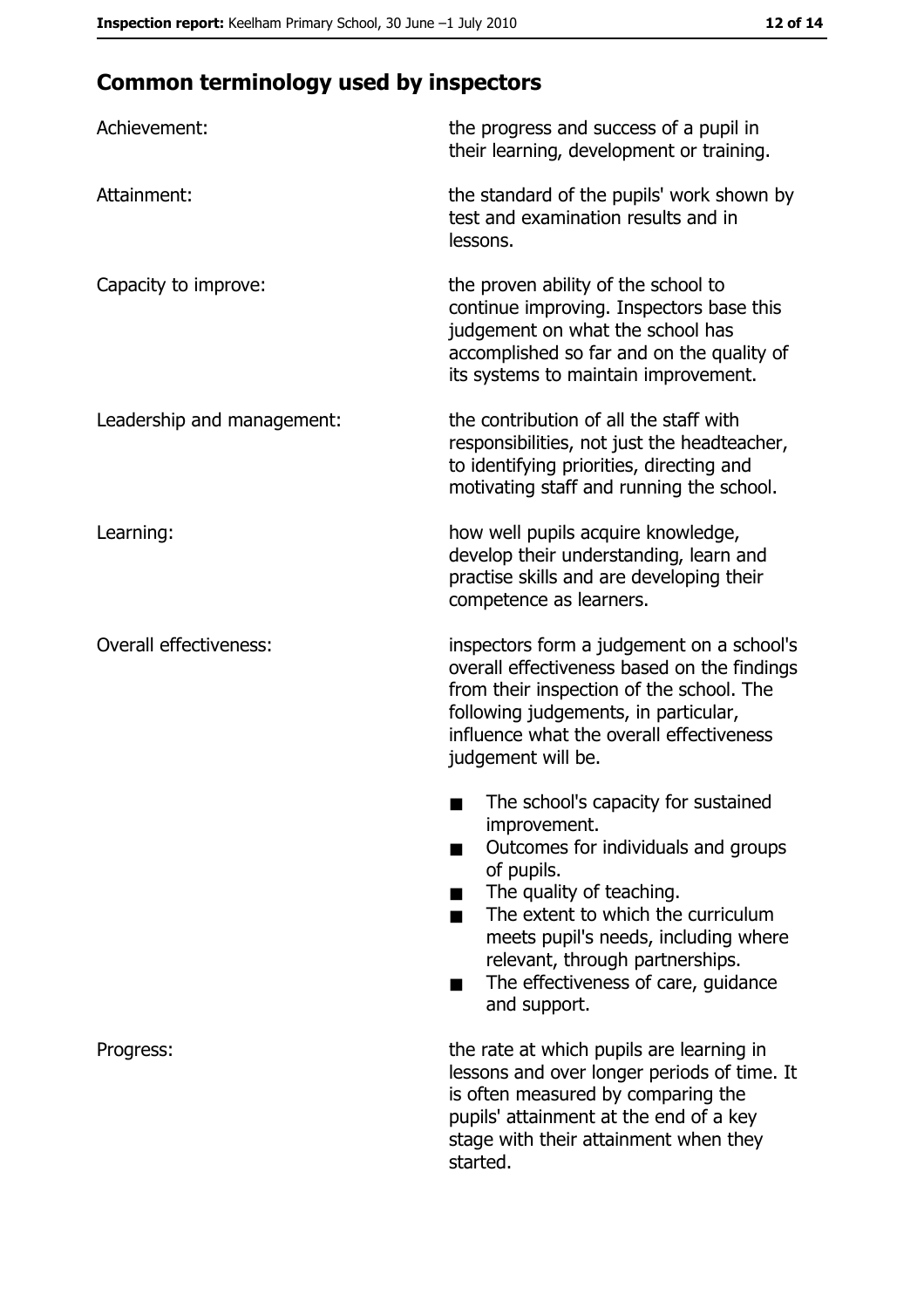This letter is provided for the school, parents and carers to share with their children. It describes Ofsted's main findings from the inspection of their school.



#### 2 July 2010

Dear Pupils

Inspection of Keelham Primary School, Bradford, BD13 4HH

Thank you for welcoming us and helping us when we visited your school recently. We really enjoved talking to you about your school and your learning. We appreciated your support and this has helped me to write the report.

Your school is good overall and it has some outstanding features. You enjoy your learning and make good progress. This is because the teaching is good. The staff have designed the curriculum well so that you find learning interesting and have a chance to take part in a wide range of visits and after-school clubs. In lessons, you listen well and try your best. You are happy at the school and feel safe because the school provides outstanding levels of care, quidance and support. You behave well and make an outstanding contribution to the life of your school and community.

All the adults in the school are keen for you to do well and they agree with the following improvements which I have asked them to make.

- Help you make faster progress in mathematics by ensuring that teachers provide you with learning which is more closely matched to your individual needs.
- Ensure you have more opportunities to develop your mathematical skills in other  $\blacksquare$ subjects.
- Provide you with frequent opportunities to practise your calculation skills.
- Ensure that other school leaders help your headteacher to look at how well the  $\blacksquare$ school is doing.

You can help the school by continuing to work hard for your teachers. Well done and keep up the good work.

Yours sincerely

David Carter

Lead Inspector